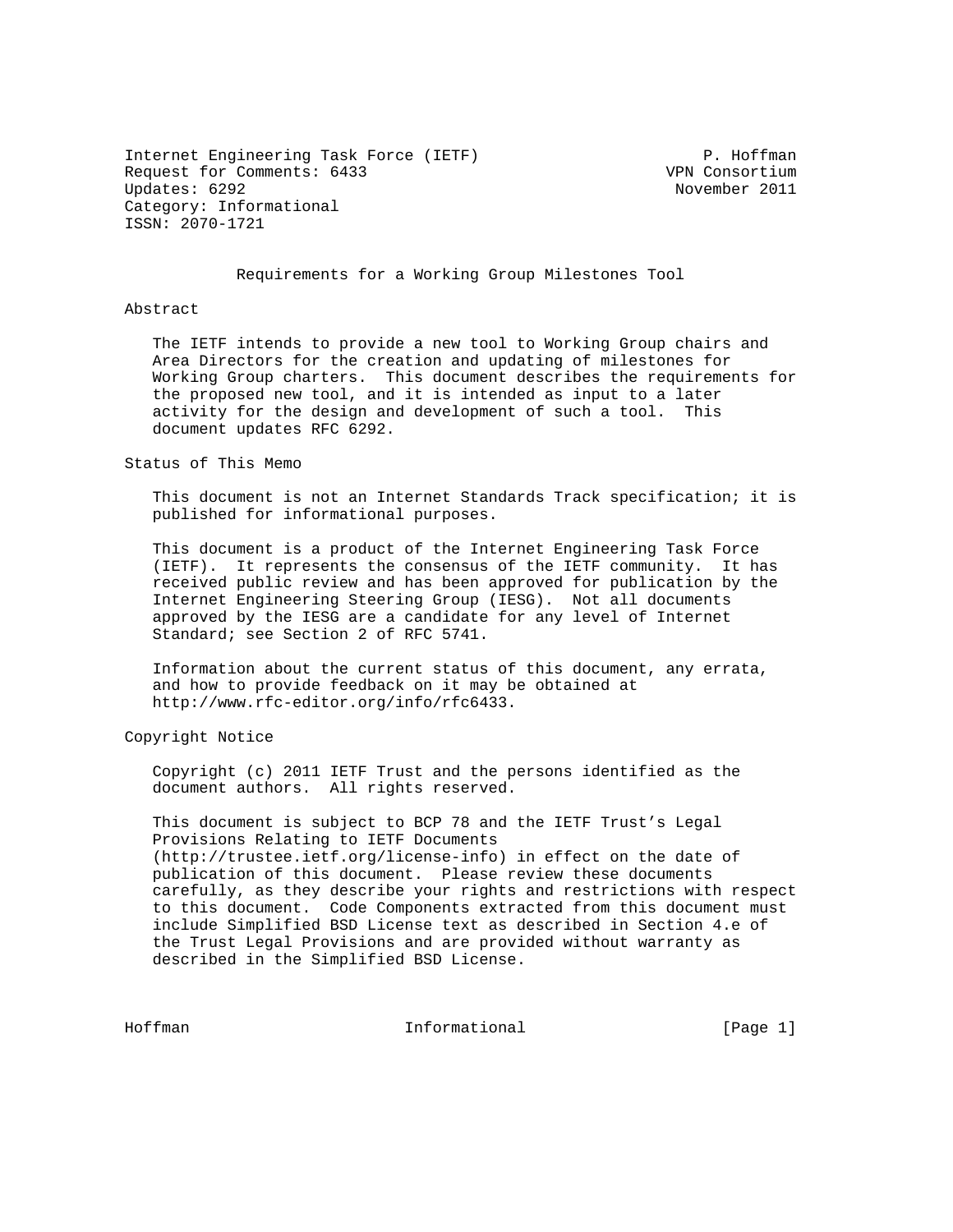## 1. Introduction

 [RFC2418] describes the guidelines and procedures for operation of IETF Working Groups (WGs). Every WG has milestones that the WG is supposed to meet, such as the publication of a particular Internet- Draft or the beginning of discussion on a particular topic. A WG's charter has several parts; one of those parts is the milestones. Changing milestones currently requires Area Director (AD) approval, but changing the charter text requires IESG approval.

 Today, the tasks associated with creating and updating WG milestones are performed manually by the Secretariat. Normally, WG chairs send email to their AD requesting that milestones be created or updated. They send mail to the their AD, or directly to the Secretariat, when one or more milestone has been met. Apart from during WG creation, these updates will be made through a separate tool after the requirements in this document and in [RFC6292] are met.

 In early 2011, the IETF approved a set of requirements for a tool that helps ADs with the WG chartering and rechartering process [RFC6292]. During the IESG discussion of that document, it became clear that everyone wanted more automation to the milestones process. This document is intended to bring that discussion to a general consensus for the requirements for the eventual tool.

 Note that this document only discusses updating milestones that an active WG is working against. As described in [RFC6292], when a WG is rechartering, the new charter might also include new milestones. The tool described here must not change the milestones that are proposed for a WG recharter. That is, there must be two sets of milestones kept by the Datatracker, one for the current WG charter and one for a proposed recharter; the tool described here must only affect the first of these two sets.

 The IETF Administrative Oversight Committee (IAOC) would like to create a better tool for the tasks of WG milestone creation and updating, and this document lists the requirements for such a tool. When complete, this document may be used to issue an request for proposals for the design and development of the tool. This document was prepared at the request of the IAOC.

2. Users of the Tool

 This tool can only be used by WG chairs and ADs, not by other members of the IETF community. The tool will use the login and access control features that will already be in place from the outcome of

Hoffman Informational [Page 2]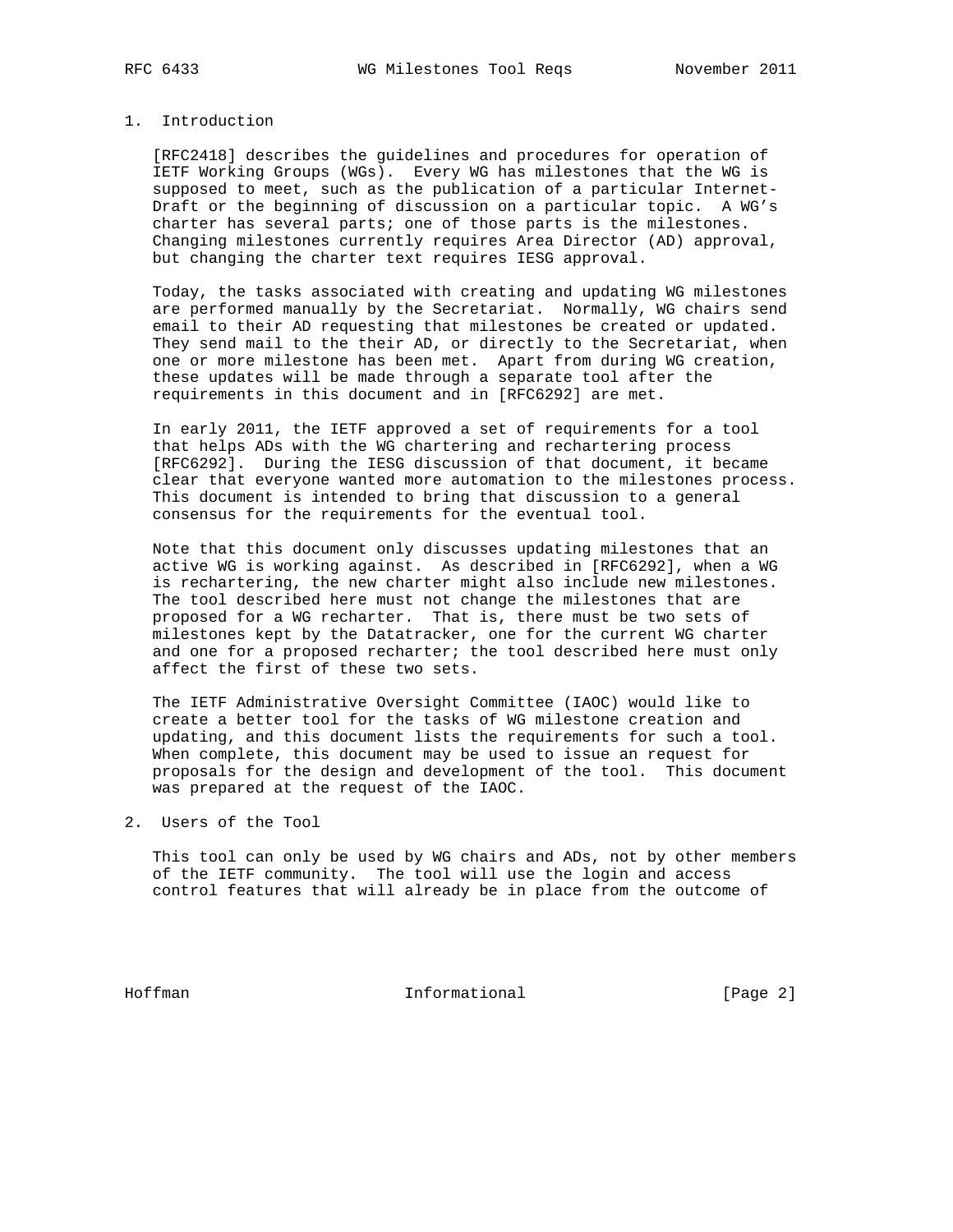the tool created by [RFC6292]. It is important to note that some people are chairs for more than one WG, and everyone must be able to use the tool for all of the WGs that they chair.

 Any AD can add or update any milestone for any WG. Normally, an AD would only add or update milestones in the WGs for which they are the responsible AD, but ADs are not bound by such a limitation. (This is the same model used in the Datatracker for other actions: it allows one AD to carry the load for an AD who is temporarily unable to perform such tasks.) WG chairs can only add or update milestones for WGs of which they are chairs.

 The IETF Secretariat needs to be able to perform the same tasks as the ADs in order to fix problems or to make emergency changes.

 The database will record the date and person who initiates any addition of, or change to, a milestone. The contents of the database will be visible to the IETF community so that anyone can see who made a particular change to a milestone.

3. Updating, Adding, and Deleting Milestones

 A WG chair needs to see all of the milestones for that chair's WG in the tool. The chair needs to be able to change any milestone record for that chair's WG. In each existing record, the chair needs to be able to change the due date, the finished date, the associated Internet-Drafts, and the description of the milestone. The chair also needs to be able to delete existing milestones.

 A WG chair needs to be able to add one or more milestone records to the database for their WG. The chair needs to be able to specify the due date, zero or more associated Internet-Drafts, and the description of the record that he or she is adding.

4. Acceptance of Milestone Additions and Changes

There are six actions associated with adding and changing milestones:

- o create new milestones
- o delete milestones
- o change milestone descriptions
- o change milestone due dates

Hoffman **Informational Informational** [Page 3]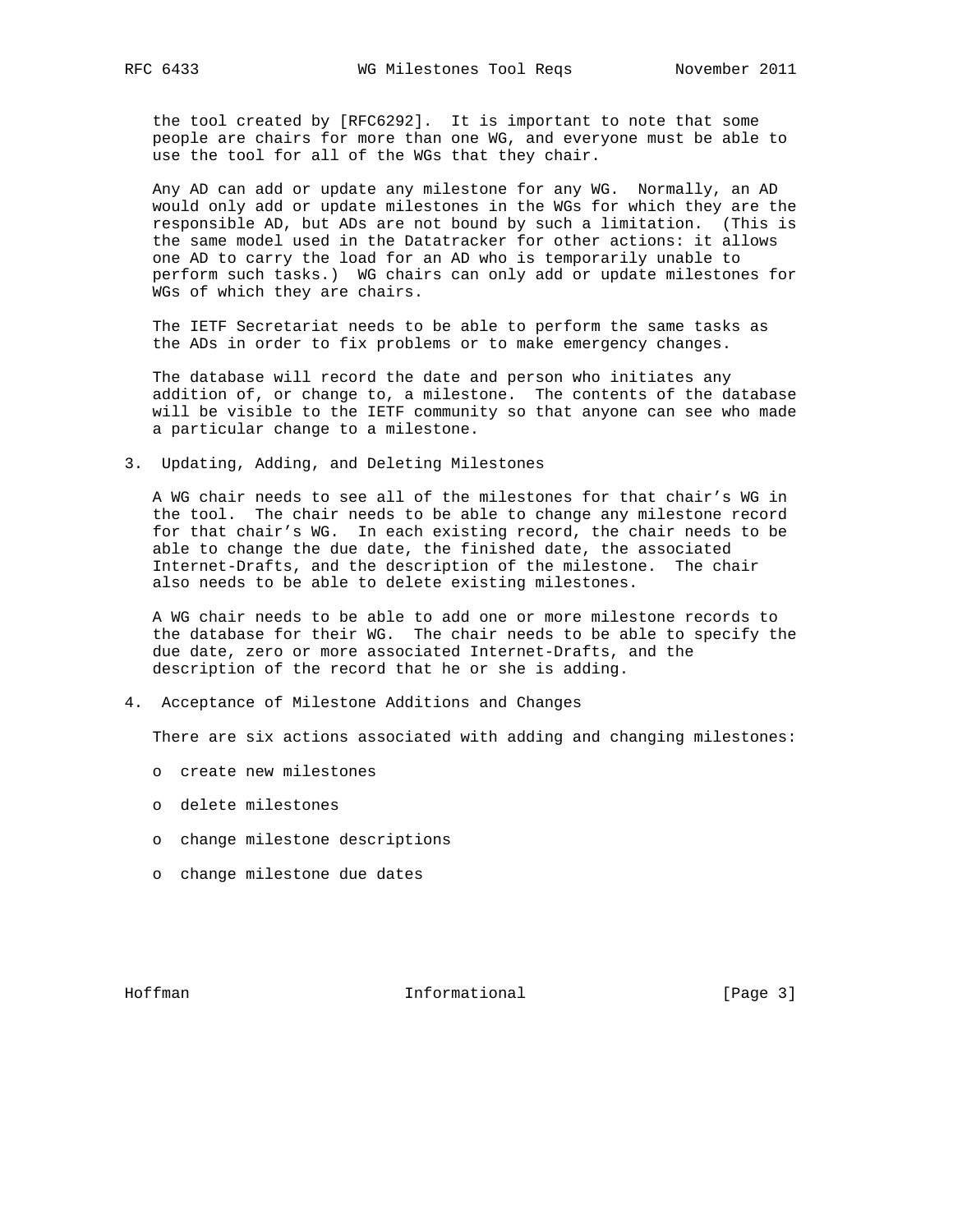o change which Internet-Drafts are associated with a milestone

o assert that a milestone is no longer due

 In addition to the above six actions, the tool must support reordering of the list of milestones.

 WG chairs can change milestone due dates, change which Internet- Drafts are associated with a milestone, can assert that a milestone is no longer due, for their WG, and reorder the list. When any of these three actions are taken in the Datatracker, an email notification is sent to the AD for the WG as well as to the WG's chairs; the changes are reflected immediately in the Datatracker without any need for approval from an AD.

 WG chairs can also create new milestones, delete milestones, and change milestone descriptions; however, any of these action are not reflected in the Datatracker until the action is approved by an AD. When a WG chair makes the proposed change, an email notification is sent to the AD for the WG as well as to the WG's chairs.

 When creating a milestone, it must be possible to set a due date. It must also be to change the due date at any time.

 When asserting that a milestone is no longer due, it must be possible to provide an arbitrary short description phrase. Often this phrase will be "Done", but other phrases such as "On hold" are also allowed. When the Datatracker presents a milestone, the only information that is expected to be associated with the provided phrase is that the milestone is no longer due. The Datatracker will present the list of milestones in the order given in the tool.

 As noted in Section 2, any AD can take any of these six actions, as well as reordering the list. After this tool is launched, the IETF Secretariat will no longer need to post a change to the database because the tool will do this without intervention by the Secretariat; however, the Secretariat can take any of these six actions as well.

 When adding or editing a milestone, the AD or WG Chair must be able to review and change the proposed change before committing the change to the Datatracker. This will help prevent errors and reduce the number of fixes that need to be made.

 Once a day, the Datatracker will look for changes to the milestones for a WG. If changes to milestones have been made in the past 24 hours, the Datatracker will send one message to the WG listing all the changes from that period.

Hoffman Informational [Page 4]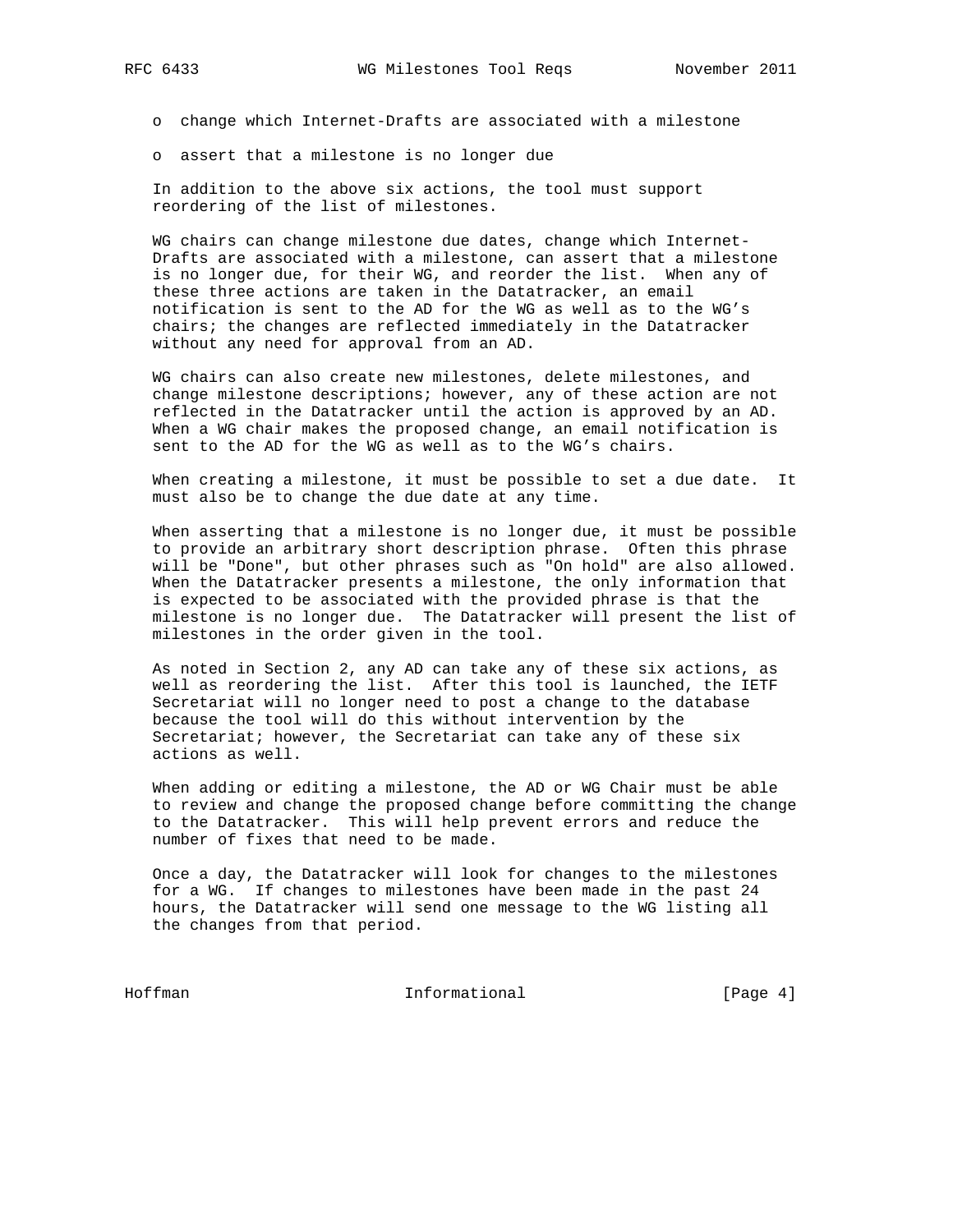The Datatracker needs to have a method for ADs and the Secretariat to see all the milestones that are pending approval. This list should be sorted by the responsible AD.

5. Mapping Milestones to Internet-Drafts

 There is currently no mechanism to map WG milestones to Internet- Drafts. While most milestones map one-to-one with Internet-Drafts, some milestones do not map to any Internet-Draft (such as those that say when a general discussion will begin or finish), and other milestones map to multiple Internet-Drafts (such as a milestone that covers a topic that has multiple related Internet-Drafts). Some Internet-Drafts are part of more than one milestone.

 The new tool is required to make mappings between milestones and Internet-Drafts explicit, and those drafts must be listed in views of the milestone. This change will require a change to the Datatracker database to make such an association.

 When an Internet-Draft that is mapped to a milestone changes its state to "Submitted to IESG for Publication" as described in [RFC6174], the tool will send a message to the WG chairs to remind them that they might want to update the milestone. Note that this message will not apply to all Internet-Drafts that are mapped to a milestone, so it is up to the WG chairs to decide what to do when such a message is received.

6. Reminders for WG Chairs and ADs

 Milestone changes that do not require AD approval are made immediately. Requested changes that require AD approval are tracked by the tool. If the AD has not approved or rejected the change within a week, email listing the request and the request date is sent to the WG chairs and AD. That email is sent every week until the AD has approved or rejected the request; the WG chairs are CC'd on this mail.

 The tool will also send WG chairs reminders about pending milestones. A message is sent when a milestone is one month from being due, at the time a milestone is due, and every month in which a milestone is overdue.

 The tool will also send WG chairs reminders about Internet-Drafts that are mapped to milestones. A message is sent when such a draft is one month from expiring, and at the time that a draft expires. If a milestone is mapped to a draft that is expired, mail reminding the chairs of this will be sent weekly.

Hoffman Informational [Page 5]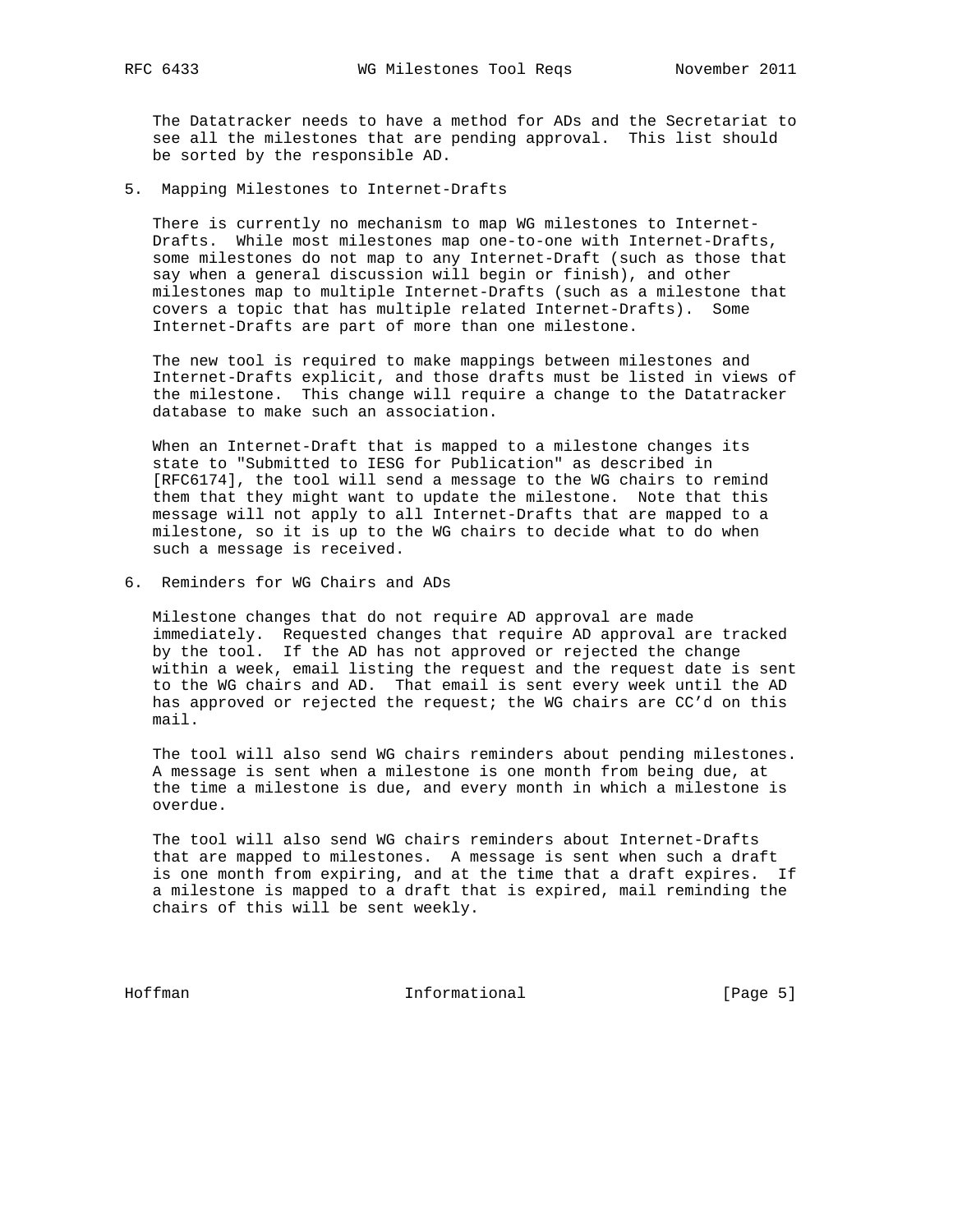When a WG chair makes an Internet-Draft a WG work item, the Datatracker will remind them that they may want to also add that document to a milestone.

7. Viewing Changes in Milestones

 [RFC6292] describes an extension to the Datatracker to allow the IETF community to view, search, and track changes to WG charters. This document updates those requirements to allow the IETF community to view, search, and track changes to WG milestones.

 Section 5.1 of [RFC6292] is updated to allow searching for any text in a milestone's description, as well as for the name of any Internet-Draft name that is mapped to any milestone.

 A new capability will be added to the Datatracker that is similar to that described in Section 5.2 of [RFC6292], but instead of showing differences between charters, it shows differences between the full set of milestones. Any time a milestone is added, deleted, or any of its fields changed, or the list is reordered, the full set of milestones is considered changed. A user should be able to easily compare two full sets of milestones with the differences highlighted. The tool should show who made each change when changes are viewed. These features should be found in the same place as the features described in Section 5.2 of [RFC6292].

 The tool needs to provide an Atom feed [RFC4287] for the changes in the milestones for a WG. The contents of the feed are the full WG record, plus an indication of what changed since the last entry in the feed and who made the change. This feed is different than the feed described in Section 5.3 of [RFC6292], but it should be offered to users in the same places as that feed is offered.

 When a milestone is marked as no longer due, the Datatracker will display the month and year that this change was made and will display the status (such as "Done" or "On hold").

8. Security Considerations

 Creating a new tool for updating the milestones of WGs does not affect the security of the Internet in any significant fashion.

9. Acknowledgements

 This document draws heavily on ideas from various WG chairs and ADs on the wgchairs@ietf.org mailing list.

Hoffman **Informational** Informational [Page 6]